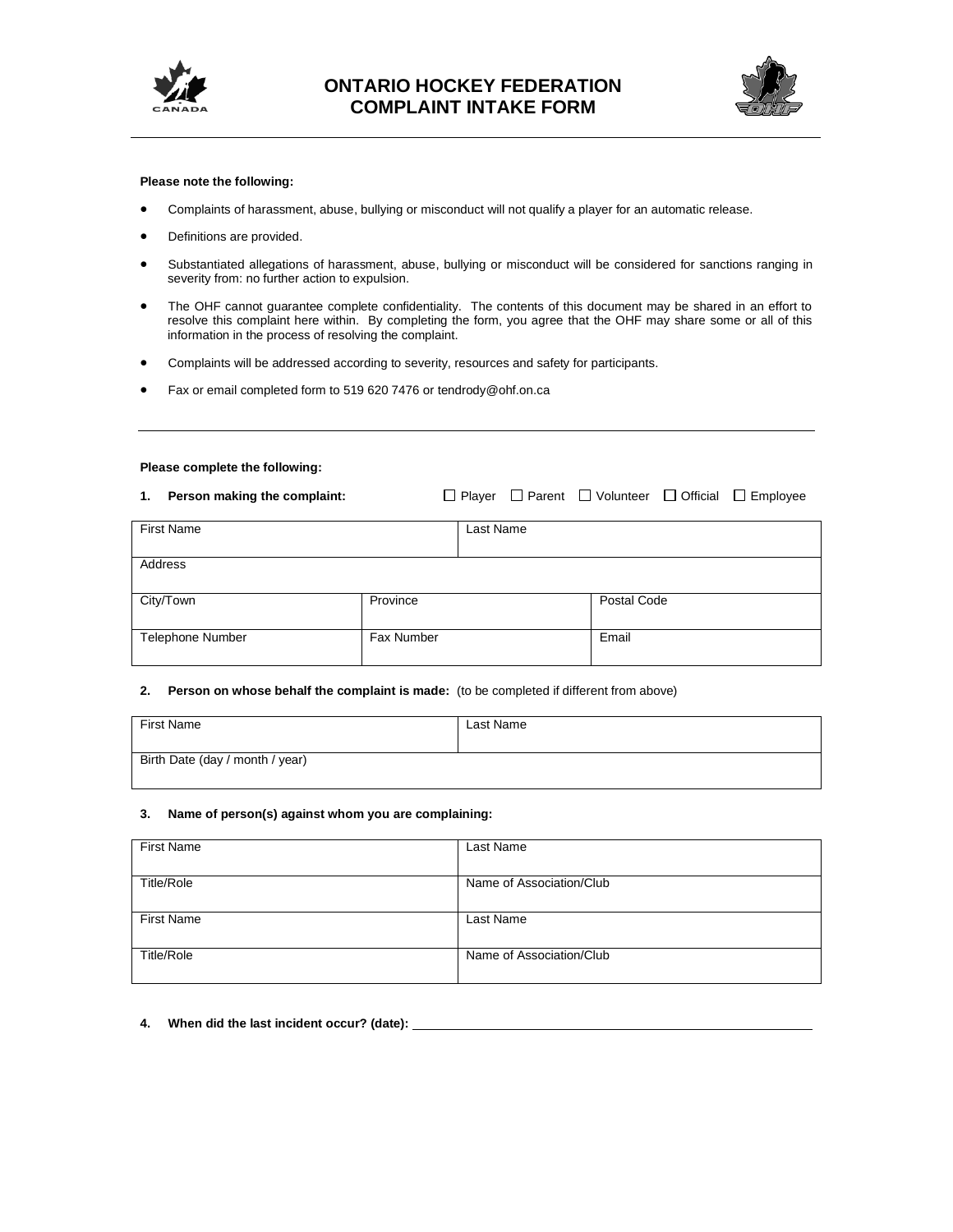



## **5. Please check the ground(s) that best describes your complaint:**

## A.  $\Box$  Harassment (refer to Definitions)

Type of behaviour:

| $\Box$ Conduct | <b>□ Gestures</b> | $\Box$ Comments |
|----------------|-------------------|-----------------|
|                |                   |                 |

Based on:

| $\Box$ Race     | Ethnicity            | $\Box$ Disability          | $\Box$ Colour |
|-----------------|----------------------|----------------------------|---------------|
| $\Box$ Religion | Age                  | $\Box$ Sexual orientation  | ⊿l Sex        |
| Marital status  | $\Box$ Family status | $\Box$ Pardoned conviction |               |

## B. Abuse (refer to Definitions)

| Type of behaviour: |             |        |         |
|--------------------|-------------|--------|---------|
| $\Box$ Physical    | ∃ Emotional | Sexual | Neglect |
|                    |             |        |         |

Please note: Neither the OHF, nor any Member thereof will investigate reports of abuse that meet the definition provided. This information will be provided to the appropriate authorities for follow up.

## C. □ Bullying (refer to Definitions)

Type of behaviour:  $\Box$  Physical  $\Box$  Verbal  $\Box$  Relational  $\Box$  Reactive

## D. Misconduct (refer to Definitions)

Please note: Complaints of misconduct will generally be directed to the Member Partner or Local Association or Club for formal or informal resolution according to that organization's constitution or policies.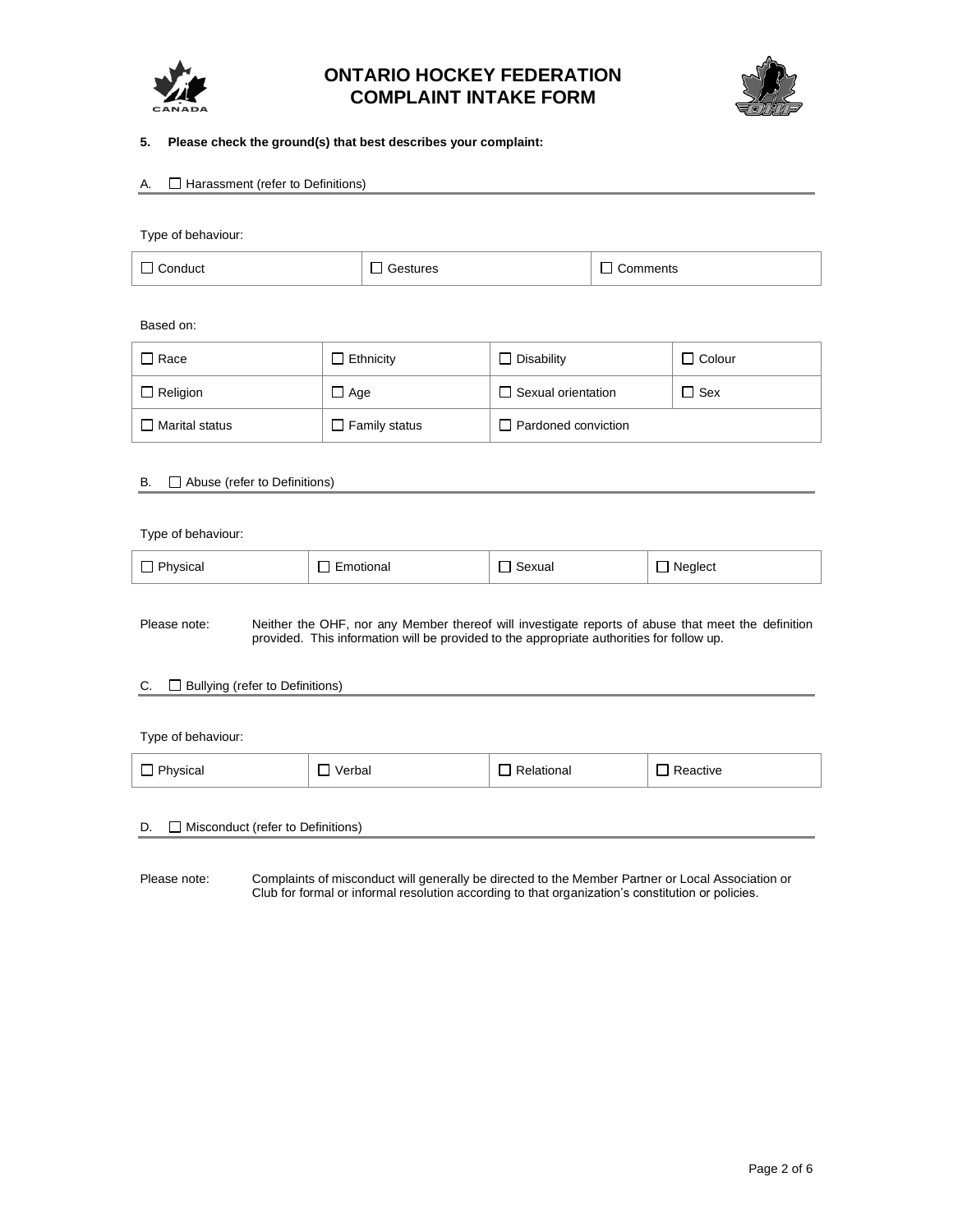



**6. Particulars:** Provide a summary of the incidents you are complaining about. Your summary must answer the following questions. Section 6 is to be no longer than 2 pages. You may attach any additional documents as necessary.

|  | Date incident(s) happened |  |
|--|---------------------------|--|
|--|---------------------------|--|

- 2. Where did the incident(s) happen?
- 3. Who was involved (Name and title/role)?
- 4. What happened?
- 5. How were you treated differently from others (if at all)?
- 6. How do the incident(s) relate to the ground(s) you selected?
- 7. Remedy/Resolutions you are seeking

Day/Month/Year Signature of Complainant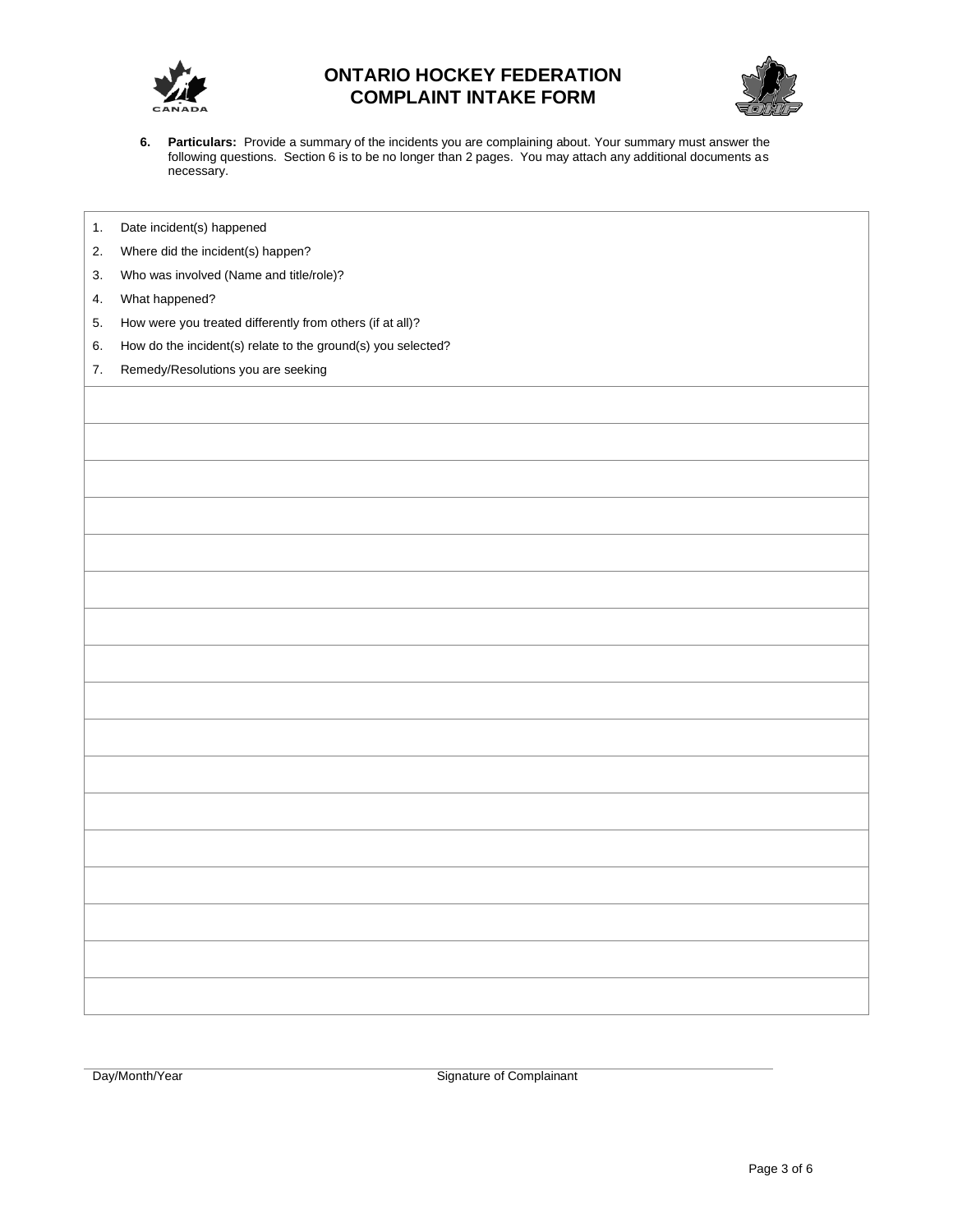



**(6. Continued)**

Day/Month/Year Signature of Complainant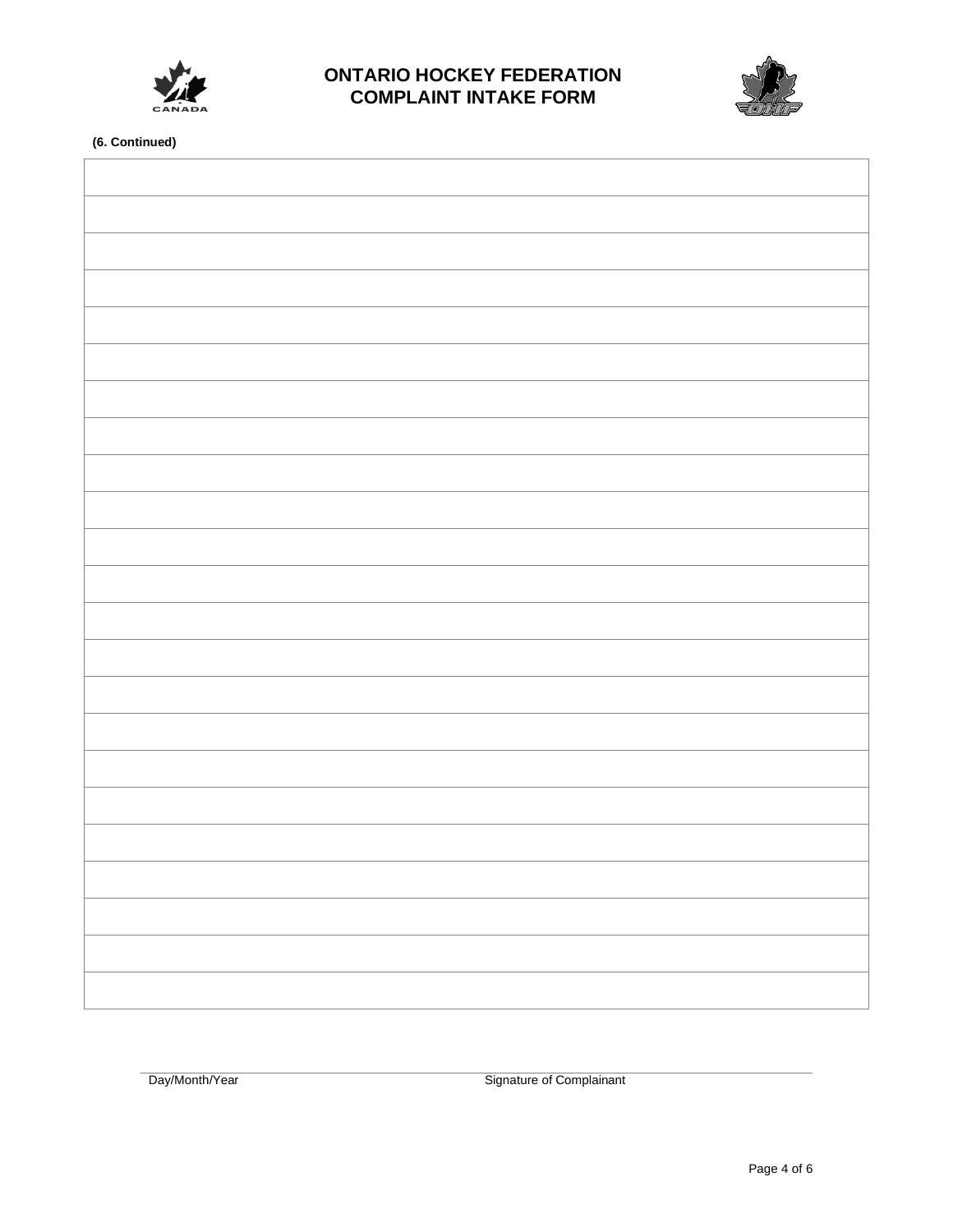



## **DEFINITIONS**

The following are definitions will be used to determine the grounds on which the complaint is made and the process to address it.

The OHF acknowledges and supports Hockey Canada's definitions of bullying and harassment and abuse.

#### **Bullying**

Bullying describes behaviors that are similar to harassment, but occur between child and youth that are not addressed under human rights laws. Bullying is intentionally hurting someone in order to insult, humiliate, degrade or exclude him or her. Bullying can be broken down into five categories:

#### **Physical Bullying:**

Hitting, shoving, kicking, spitting on, grabbing, beating others up, damaging or stealing another persons property; used most often by boys.

#### **Verbal Bullying:**

Name calling, hurtful teasing, humiliating or threatening someone, degrading behaviors; may happen over the phone, through text messaging or chat rooms, through social media sites, in notes or in person.

#### **Relational Bullying:**

Trying to cut off victims from social connection by convincing peers to exclude or reject a certain person; used most often by girls. This may happen in person, over the phone, through the computer.

#### **Reactive Bullying:**

Engaging in bullying as well as provoking bullies to attack by taunting them

#### **Cyber Bullying:**

Involves the use of information and communication technologies such as email, cell phones and text messaging, camera phones, instant messaging, social networking sites such as facebook and twitter, defamatory personal websites, to support deliberate, repeated and hostile behavior by an individual or group that is intended to harm others, threaten, harass, embarrass, social exclude or damage reputations and friendships.:

#### **Harassment**

Harassment is defined as conduct, gestures or comments which are insulting, intimidating, humiliating, hurtful, malicious, degrading or otherwise offensive to an individual or group of individuals which create a hostile or intimidating environment for work or sports activities, or which negatively affect performance or work conditions. **Any of the different forms of harassment must be based on a prohibited ground of discrimination in human rights legislation, including race, ethnicity, colour, religion, age, sex, marital status, family status, disability, pardoned conviction and sexual orientation.** 

#### **Abuse**

Child abuse is any form of physical, emotional and/or sexual mistreatment or lack of care which causes physical injury or emotional damage to a child. A common characteristic of all forms of abuse against children and youth is an abuse of power or authority and/or breach of trust.

Abuse is an issue of child protection. Protection refers to provincial, territorial or Aboriginal band-appointed child protective services. A child may be in need of protection from harm if abuse or neglect is suspected. Information about one's legal duty to report and circumstances under which reporting must occur according to child protection legislation is available at [www.hockeycanada.ca.](http://www.hockeycanada.ca/)

#### **Emotional Abuse**

Emotional abuse is a chronic attack on a child or youth's self-esteem; it is psychologically destructive behaviour by a person in a position of power, authority or trust. It can take the form of name-calling, threatening, ridiculing, berating, intimidating, isolating, hazing or ignoring the child or youth's needs.